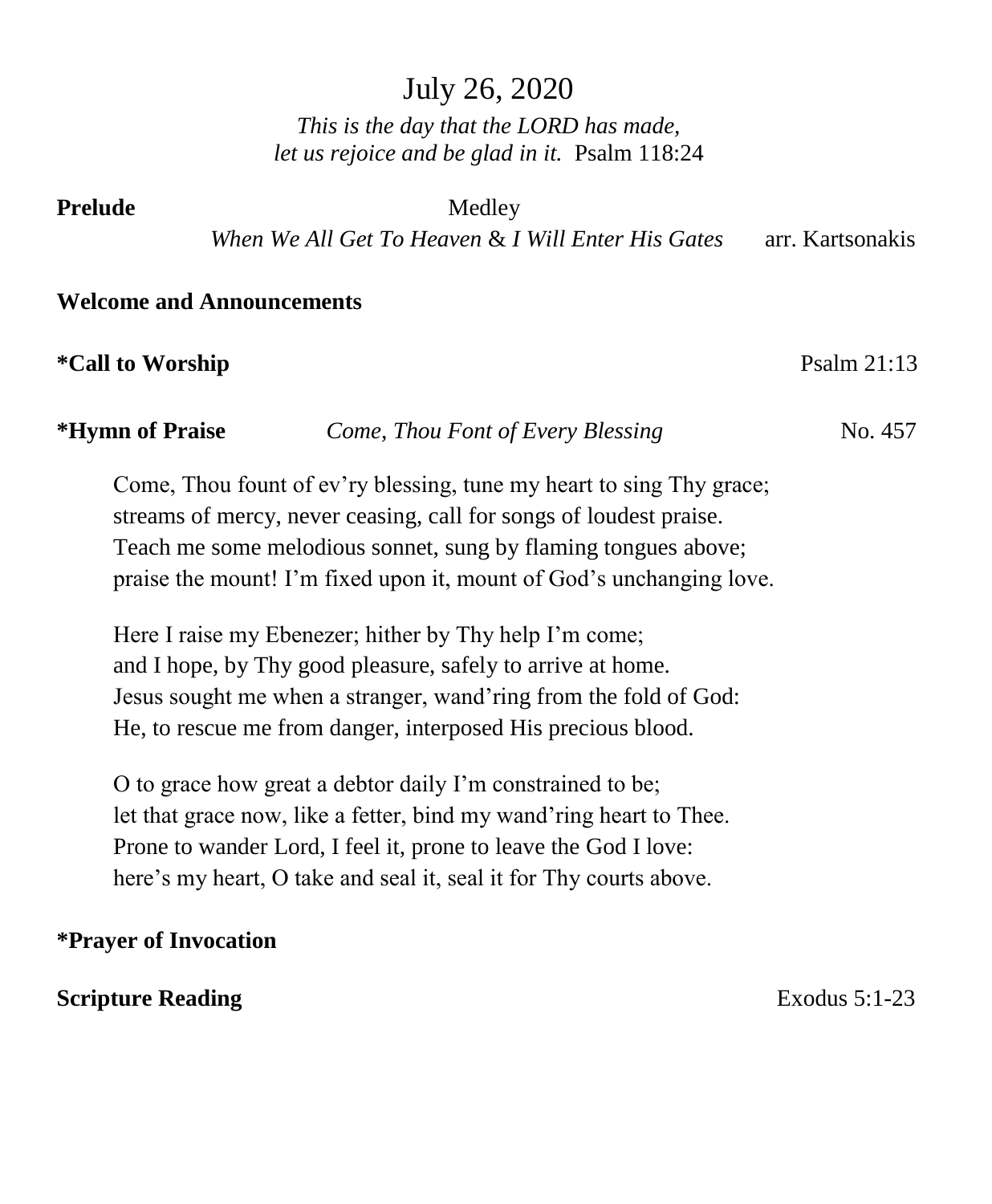#### **Prayer of Confession**

Our Father, have mercy on us. We confess that we have fallen short of your glory this week and have sinned against you. We confess that we are childlike, and we are so often desirous of our own independence, and we therefore often trust in ourselves more than we trust in you. Many times we look to the future with confidence in our own predictions, but when we do this, we tend to look to ourselves and not to Jesus. Forgive us of this, we pray. Help us to trust less in our own abilities to save ourselves from the anxieties of life and to look more and more to you as the only one who can save us from our sins and our troubles. In Jesus' name, Amen.

#### Assurance of Pardoning Grace **Particle 12:6-9** Psalm 21:6-9

<sup>6</sup> Surely you have granted him eternal blessings and made him glad with the joy of your presence. <sup>7</sup>For the king trusts in the Lord; through the unfailing love of the Most High he will not be shaken.  $8$  Your hand will lay hold on all your enemies; your right hand will seize your foes.  $9$  At the time of your appearing you will make them like a fiery furnace. In his wrath the Lord will swallow them up, and his fire will consume them.

| *Hymn of Thanksgiving | O Jesus, I Have Promised | No. 654 |
|-----------------------|--------------------------|---------|
|-----------------------|--------------------------|---------|

O Jesus, I have promised to serve Thee to the end; be Thou forever near me, my Master and my Friend: I shall not fear the battle if Thou art by my side, nor wander from the pathway if Thou wilt be my guide.

O let me feel Thee near me, the world is ever near; I see the sights that dazzle, the tempting sounds I hear: my foes are ever near me, around me and within; but, Jesus, draw Thou nearer, and shield my soul from sin.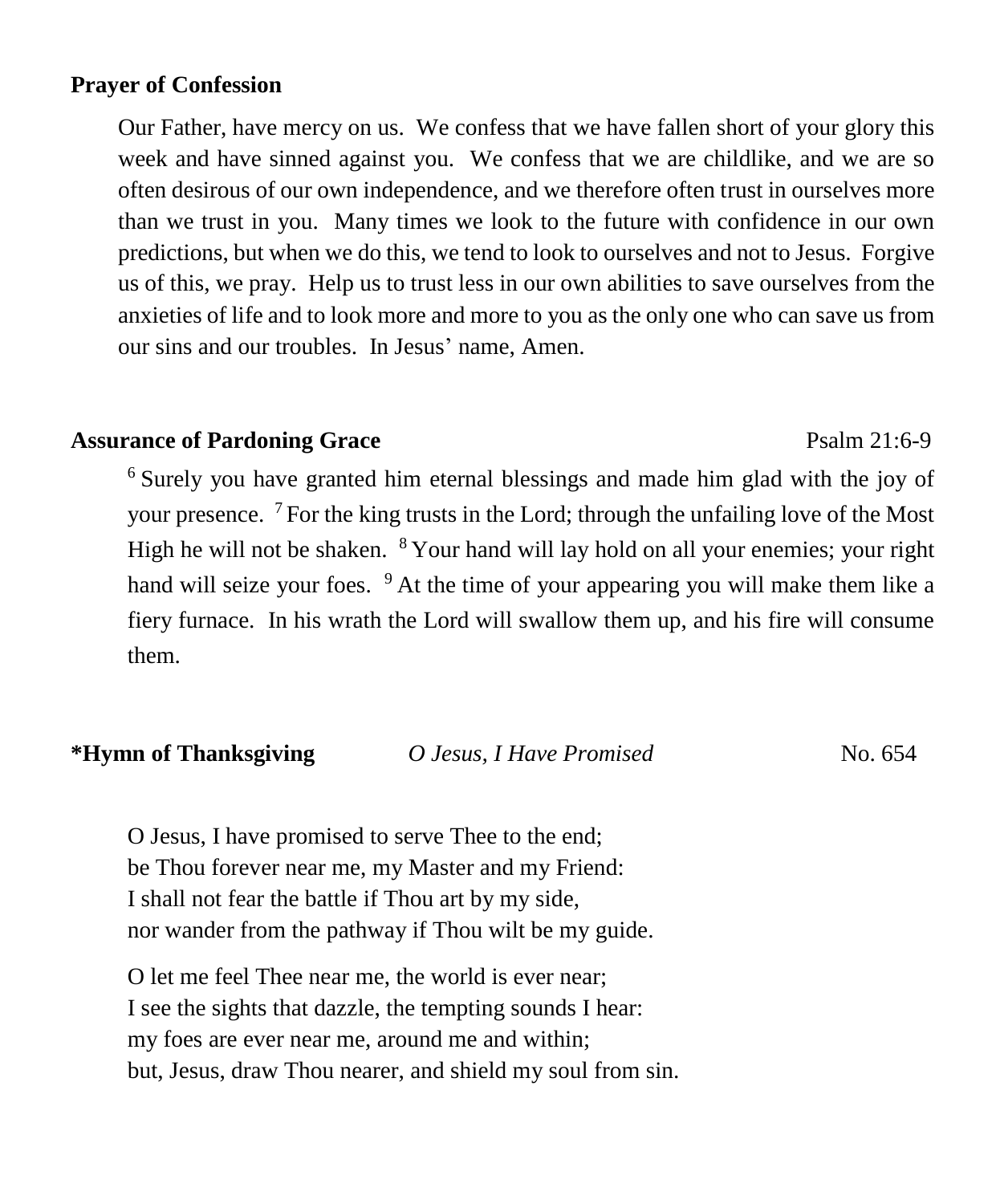O Jesus, Thou has promised to all who follow Thee, that where Thou art in glory there shall Thy servant be; and, Jesus, I have promised to serve Thee to the end; O give me grace to follow, my Master and my Friend.

#### **Westminster Shorter Catechism 57-58**

- Q. 57 What is the fourth commandment?
- **A. The fourth commandment is,** *Remember the Sabbath day to keep it holy. Six days shalt thou labor, and do all thy work: but the seventh day is the Sabbath of the Lord thy God: in it thou shalt not do any work, thou, nor thy son, nor thy daughter, thy manservant, nor thy maidservant, nor thy cattle, nor thy stranger that is within thy gates: For in six days the Lord made heaven and earth, the sea, and all that in them is, and rested the seventh day: wherefore the Lord blessed the Sabbath day, and hallowed it.*
- Q. 58 What is required in the fourth commandment?
- **A. The fourth commandment requireth the keeping holy to God such set times as he hath appointed in his Word; expressly one whole day in seven, to be a holy Sabbath to himself.**

#### **Prayer of Intercession**

| *Hymn of Preparation | When I Survey the Wondrous Cross | No. 252 |
|----------------------|----------------------------------|---------|
|----------------------|----------------------------------|---------|

When I survey the wondrous cross on which the Prince of glory died, my richest gain I count but loss, and pour contempt on all my pride.

Forbid it, Lord, that I should boast, save in the death of Christ my God: all the vain things that charm me most, I sacrifice them to His blood.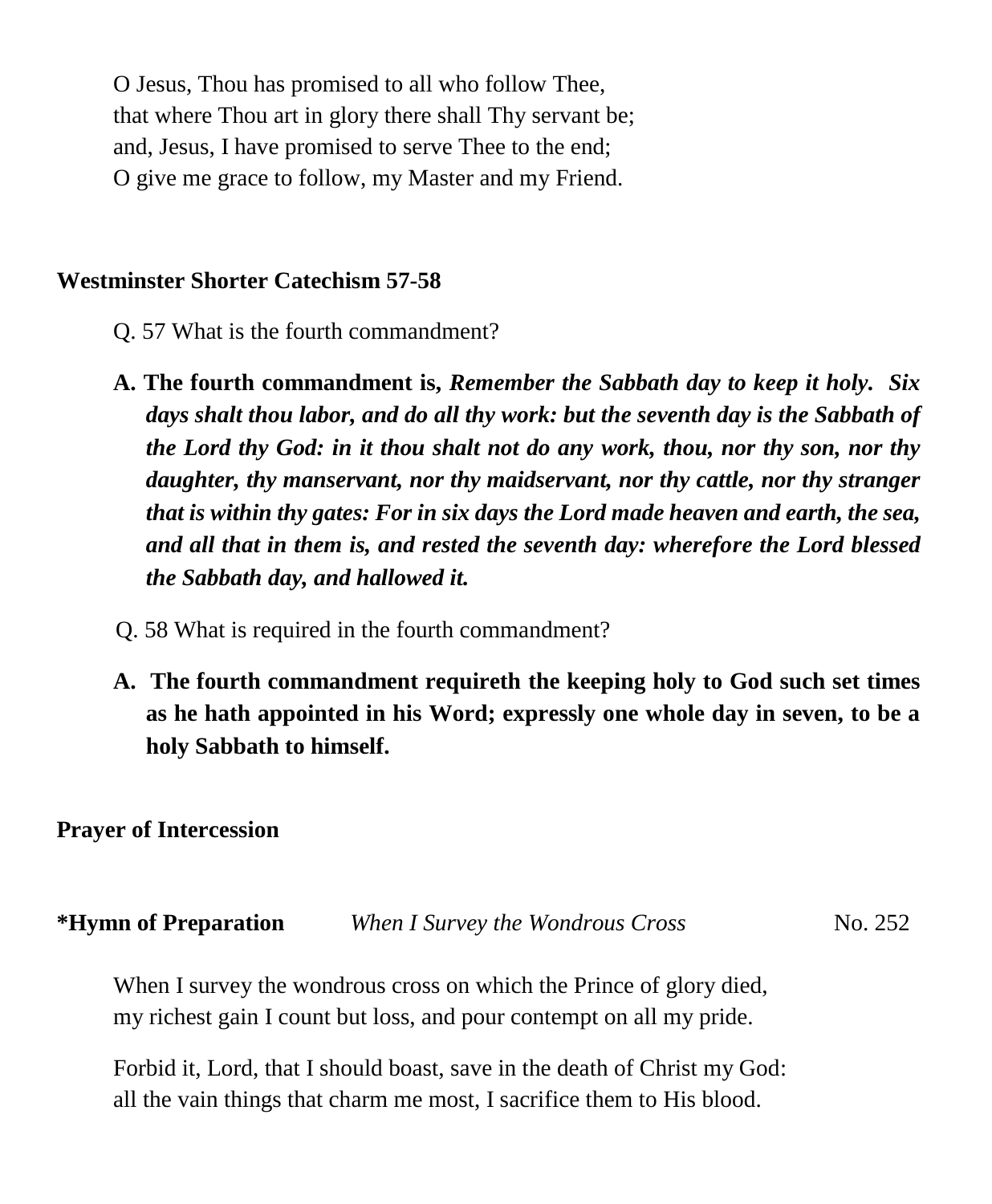See, from His head, His hands, His feet, sorrow and love flow mingled down: did e'er such love and sorrow meet, or thorns compose so rich a crown?

Were the whole realm of nature mine, that were a present far too small; love so amazing, so divine, demands my soul, my life, my all.

## **Sermon Discipleship 101** Luke 8:1-3

#### Sermon Outline

1. Growing Weary in Doing Good

2. Constraining Influence of the Love of Christ

3. The Privileges of Faithfulness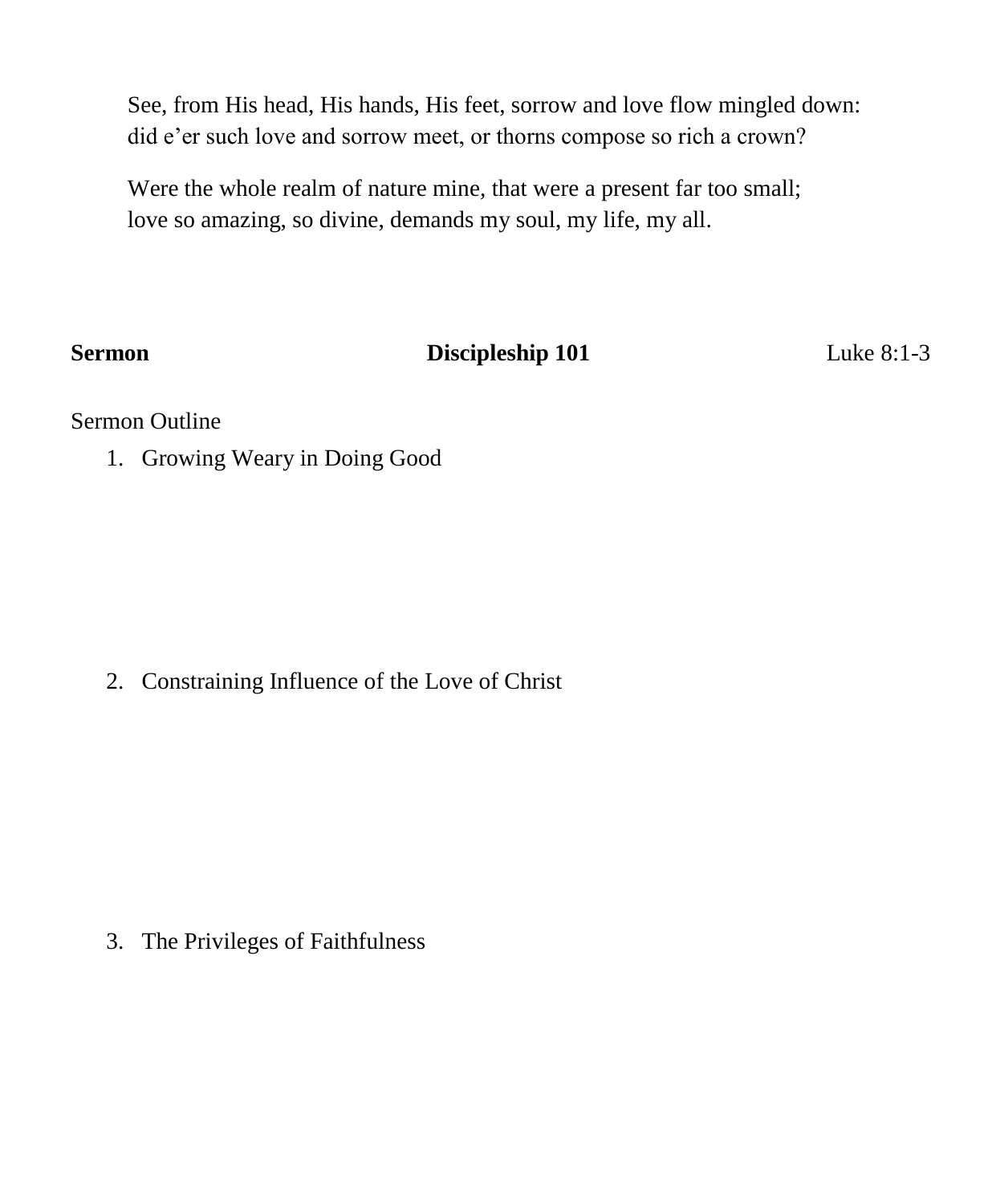#### Questions for Further Reflection

- 1. Why do Christians grow weary in doing good? What are some of the reasons you've seen or heard?
- 2. We all give in at some point to despairing over doing good in the church. How do you get yourself out of that rut and begin to do good again?
- 3. What does it mean to be a disciple of Jesus Christ? What are some of the characteristics of disciples?
- 4. Do you consider it a privilege to give money to the church? Explain your answer.

#### **\*Hymn of Response** *Abide with Me: Fast Falls the Eventide*No. 402

Abide with me: fast falls the eventide; the darkness deepens; Lord, with me abide: when other helpers fail, and comforts flee, help of the helpless, O abide with me.

Swift to its close ebbs out life's little day; earth's joys grow dim, its glories pass away; change and decay in all around I see; O Thou who changest not, abide with me.

I need Thy presence every passing hour; what but Thy grace can foil the tempter's pow'r? Who like Thyself my guide and stay can be? Through cloud and sunshine, O abide with me.

I fear no foe, with Thee at hand to bless: ills have no weight, and tears no bitterness. Where is death's sting? Where, grave, thy victory? I triumph still, if Thou abide with me.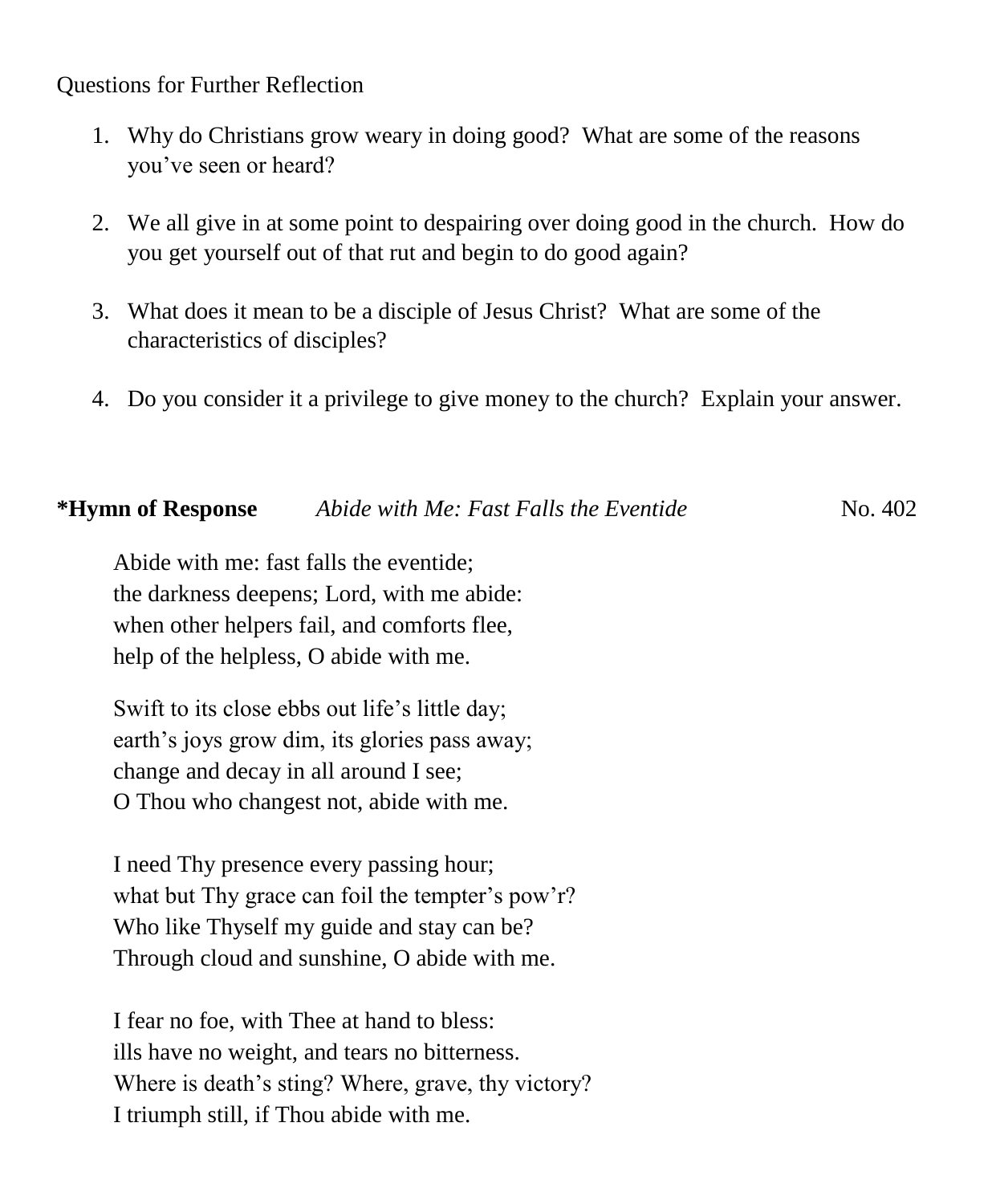Hold Thou Thy cross before my closing eyes; shine through the gloom, and point me to the skies: heav'ns morning breaks, and earth's vain shadows flee: in life, in death, O Lord, abide with me.

#### **\*Benediction**

### **\*Gloria Patri** No. 735

Glory be to the Father, and to the Son, and to the Holy Ghost; as it was in the beginning, is now, and ever shall be, world without end. Amen, amen.

**\*Postlude** *How Firm A Foundation* arr. Burkhardt

**\* Congregation:** Please stand as able.

**\* \* \* \* \* \* \* \***

**Organ & Piano** Sandy Schoon

**Intercessory Prayer** Andrew Gretzinger, Pastor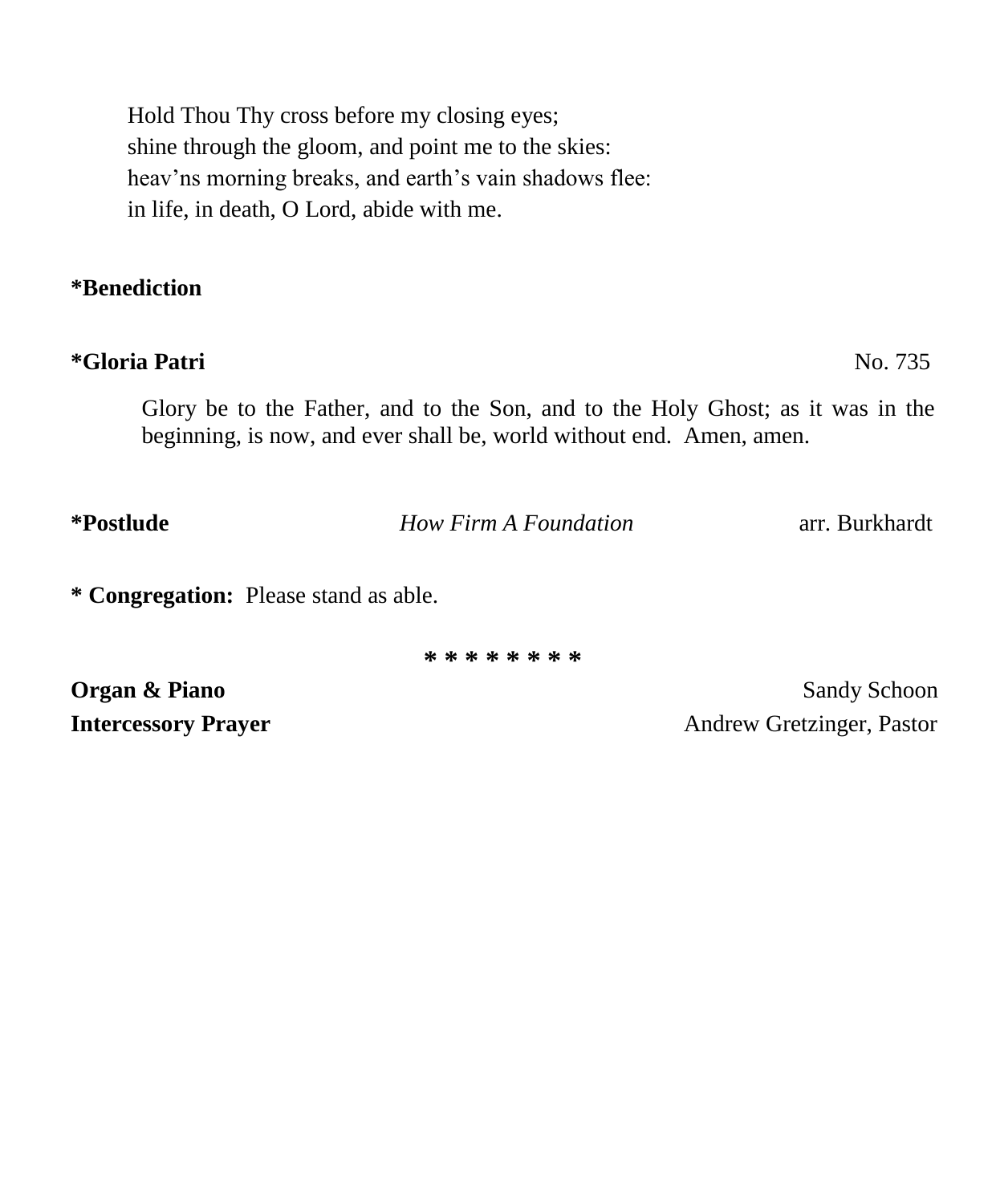# **Weekly Calendar**

| <b>DATE</b>     | TIME     | <b>EVENT</b>                                                 |
|-----------------|----------|--------------------------------------------------------------|
| <b>SUN 7/26</b> | 10:00 AM | Worship Service (also available on YouTube $\&$<br>Facebook) |
| <b>SUN 8/2</b>  | 10:00 AM | Worship Service (also available on YouTube $\&$<br>Facebook) |

## **Serving the Lord**

|                   | 7/26       | 8/2                 | 8/9       |
|-------------------|------------|---------------------|-----------|
|                   |            |                     |           |
| <b>AM Nursery</b> | N/A        | N/A                 | N/A       |
| Greeters          | N/A        | N/A                 | N/A       |
| <b>Treats</b>     | N/A        | N/A                 | N/A       |
| Serve/Cleanup     | N/A        | N/A                 | N/A       |
| Audio             | B. Schoon  | <b>B.</b> Armstrong | J. Martin |
| Elder of the Week | Gretzinger | Lindborg            | Schoon    |



# **August Birthdays & Anniversaries**

| $5th$ Valerie Lash    | 7 <sup>th</sup> Kathleen Gretzinger    | $10th$ Pete Lanenga               |
|-----------------------|----------------------------------------|-----------------------------------|
| $12th$ Alanna Tuitman | $14th$ Eli McAuley                     | $14th$ Jimmy Trujillo             |
| $17th$ Abigail Martin | 18 <sup>th</sup> Martha Gasche Liechty | 23 <sup>rd</sup> David Gretzinger |
| $23rd$ Lucy Hrivnak   | $29th$ Alan Tuitman                    |                                   |

13<sup>th</sup> Andrew and Jenni Gretzinger's Anniversary